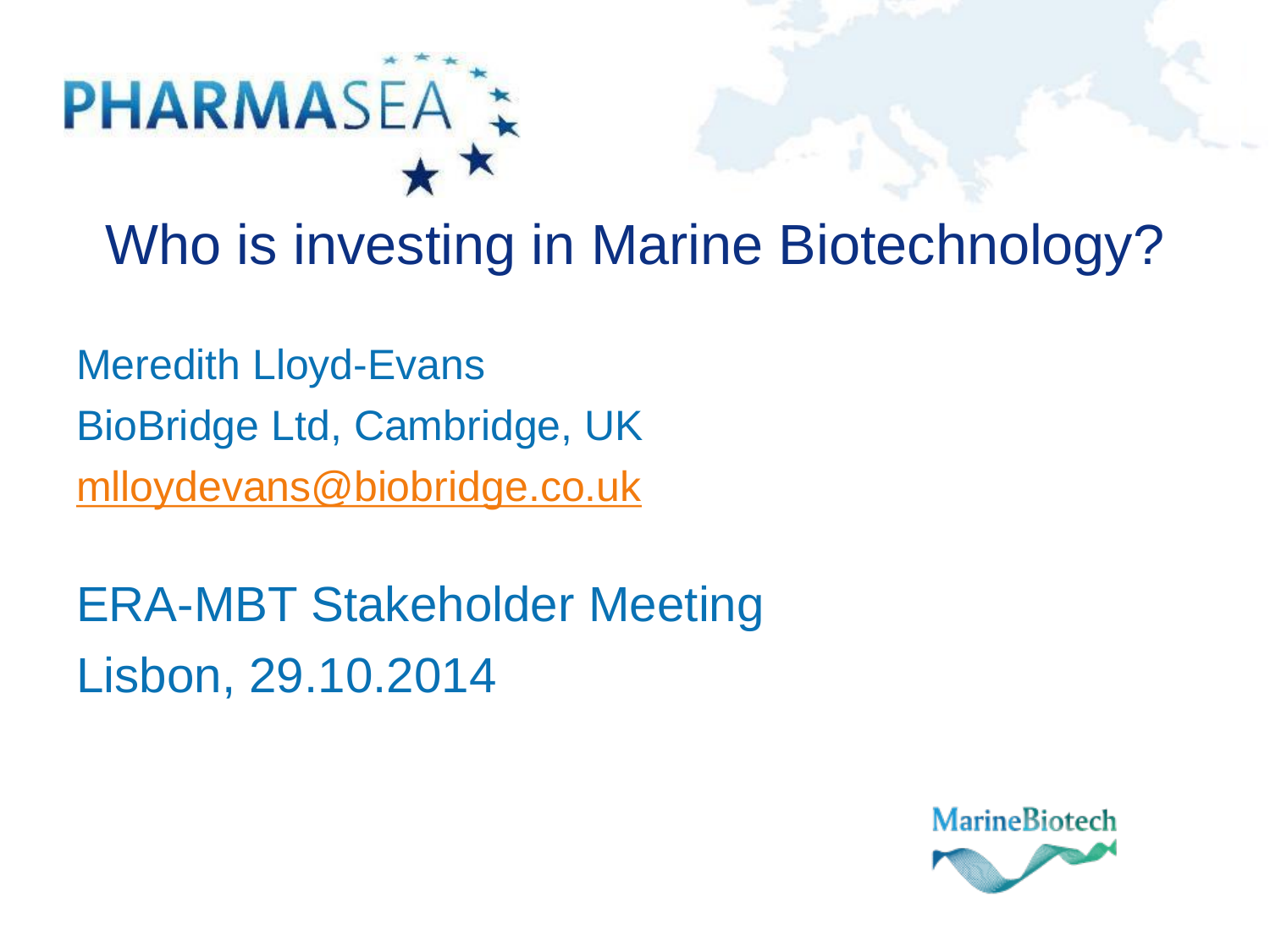## Meredith Lloyd-Evans – BioBridge Ltd

- Bioscience Innovation Consultancy est. 1989 in Cambridge UK
- Working in marine biotechnology since 2004
- Author of UK report on status and prospects of MBt
- Leader of Blue Bio initiatives in UK Biosciences Knowledge Transfer Network
- Manager of CSA MarineBiotech precursor of ERA-MB& author of review of international MBT
- Working on IP strategy, ABS case studies, best practice tool-kit and dissemination activities in PharmaSea [www.pharma-sea.eu](http://www.pharma-sae.eu/)
- Preparing asset development strategy in MBT for UK research institute
- @BioBridgespeaks, http://uk.linkedin.com/in/meredithlloydevans/

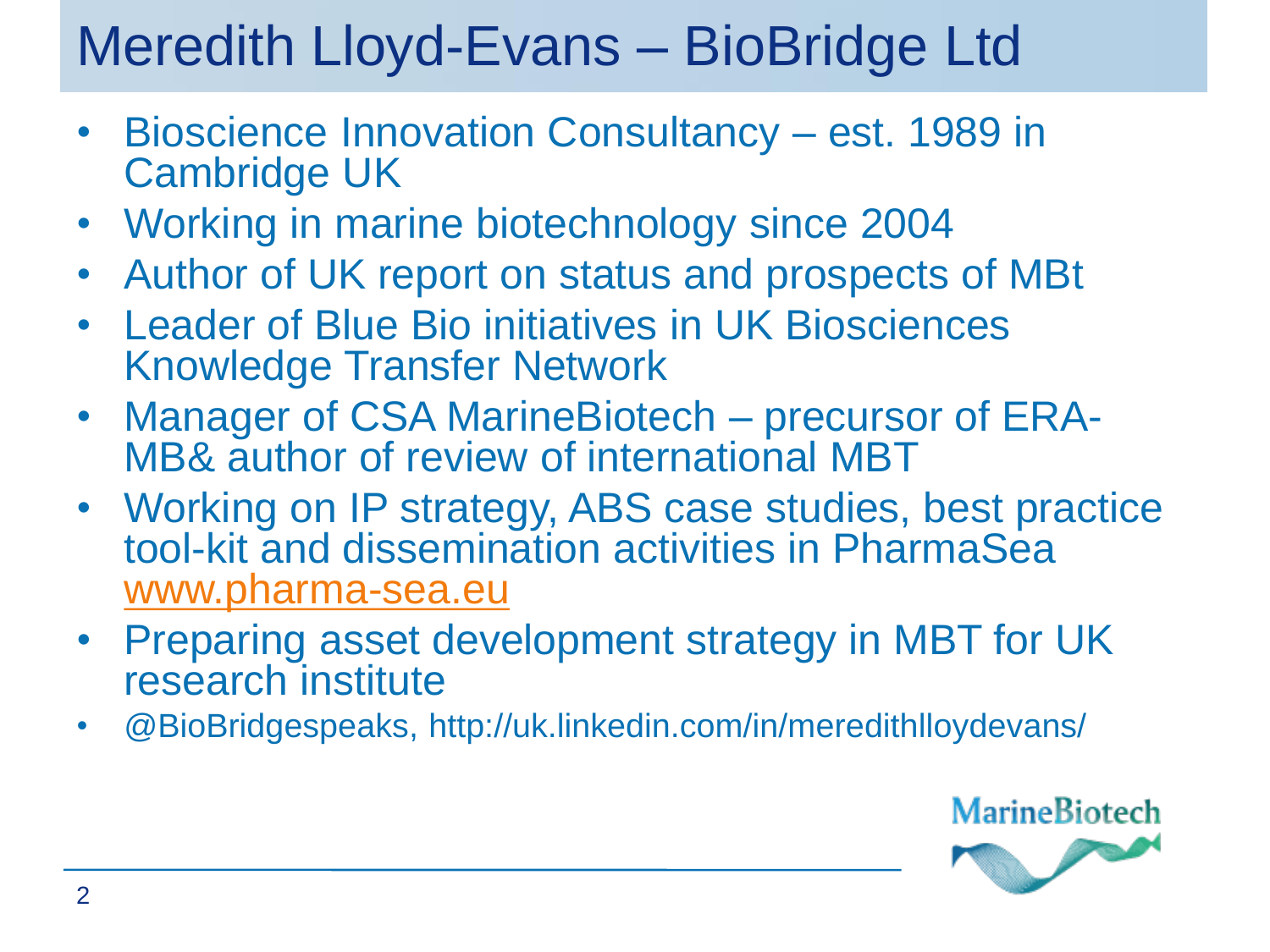#### **Topics**

- Public strategies, investment in programmes
- Investment landscapes
	- Bioprospecting and novel bioactives
	- Functional food and cosmetic ingredients
	- Novel enzymes for industrial and process use
	- Algal technologies for biofuels
	- Valorising fisheries and aquaculture by-products
	- Biorefineries
	- Molecular aquaculture
	- Environmental blue biotech

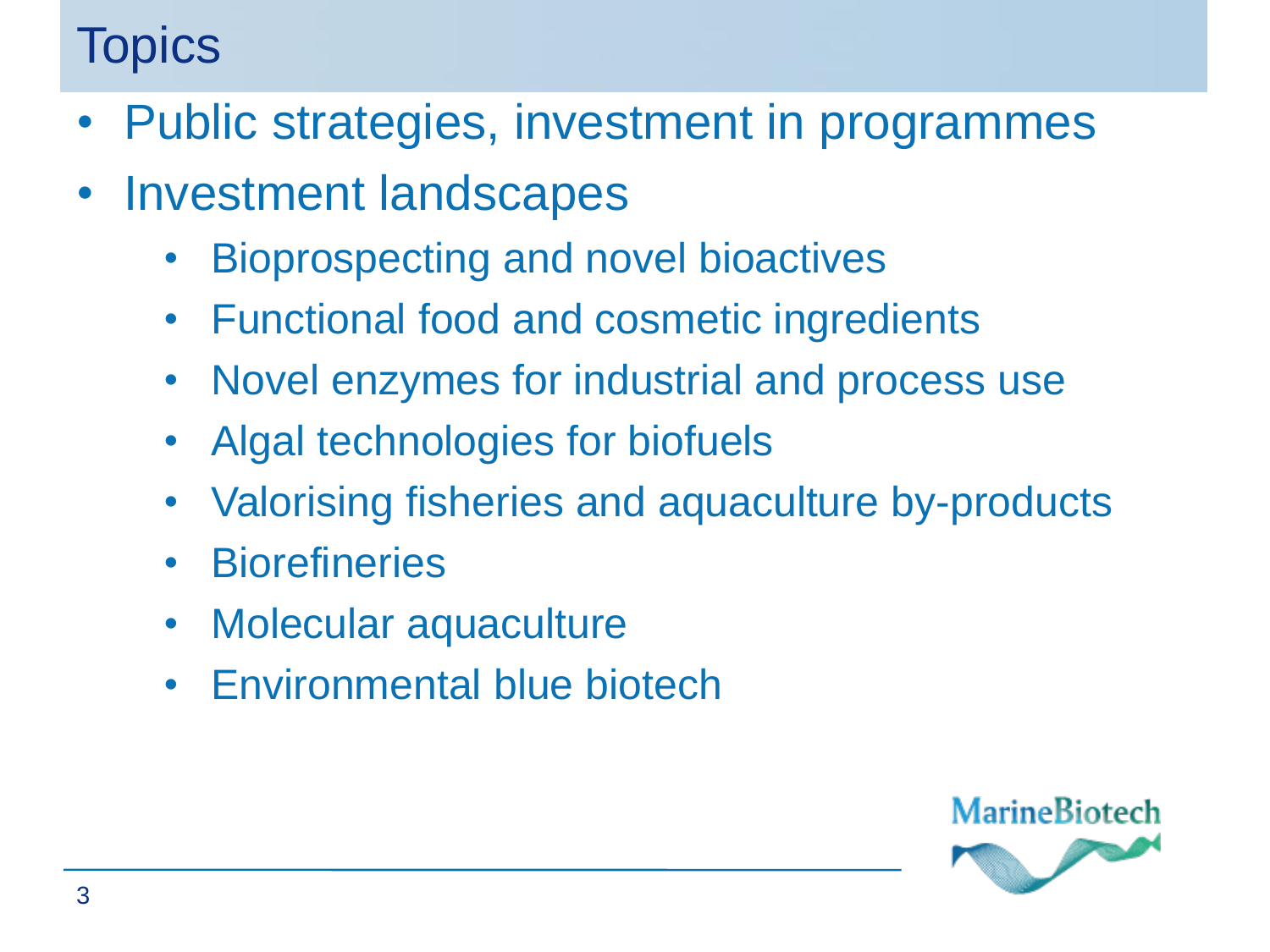#### Public investment in marine biotechnology - 1

- **Australia** individual states eg NSW Aquatic Biotechnology Sector Strategy May 2014, BlueBiotech **Shoalhaven**
- **Brazil** via BIOMAR, MCTI 23 projects since 2005; and Brazilian Development Bank eg \$120M for Solazyme-Bunge biomass-to-ethanol plant
- **Canada** Salmon Genome Project
- **Germany** via ScanBalt strategy
- **India** via National Biotechnology Strategy; joint programmes eg UK BBSRC-DBT biofuels, DBT-TEKES marine bio-prospecting and bio-energy
- **Ireland** via Marine Institute
- **Japan** Marine Bio 21 Project
- **Mozambique-** via National Biotechnology Program

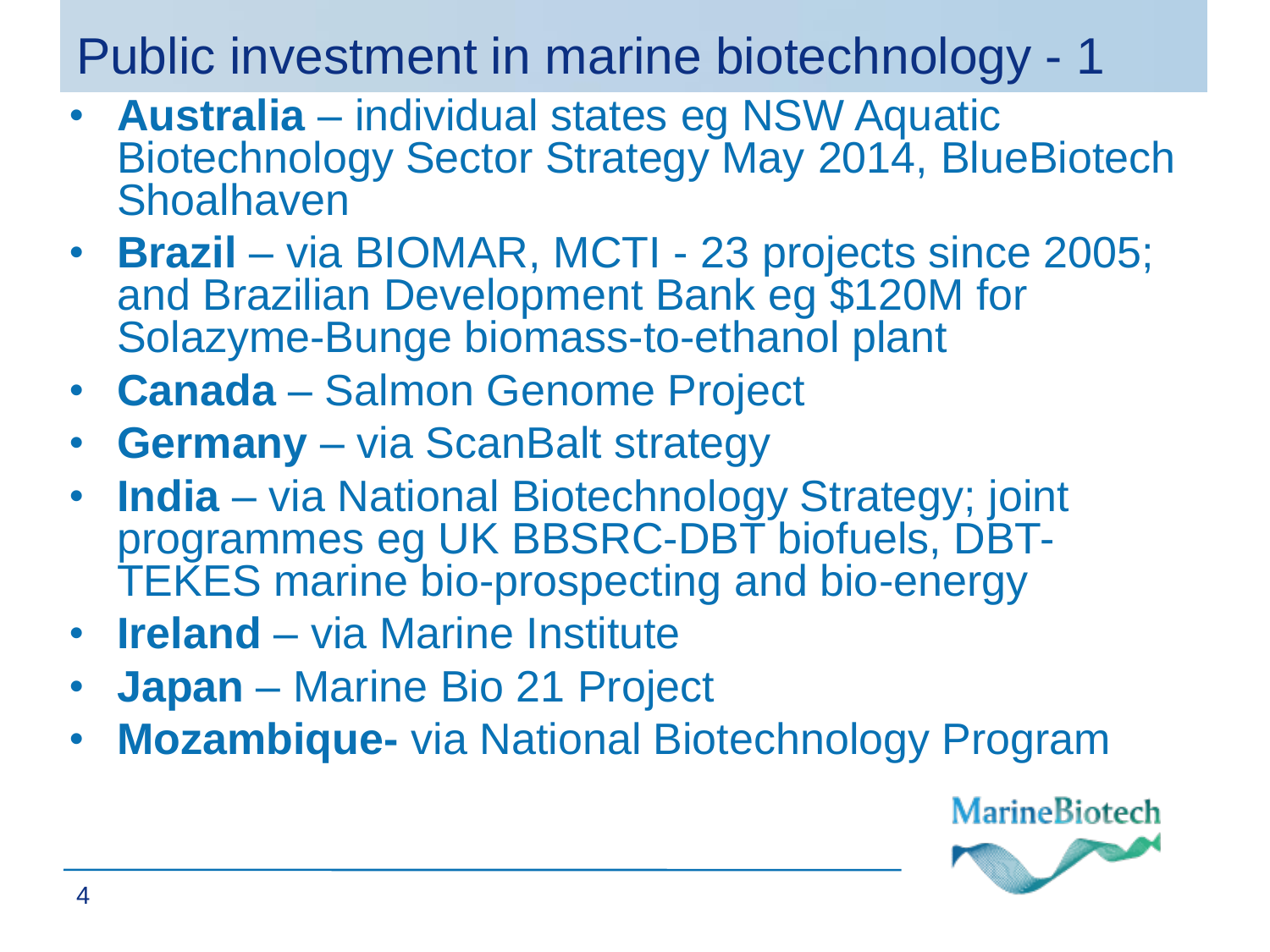#### Public investment - 2

- **New Zealand**  via Biotechnology Roadmap
- **Oman** via funds from Ministry of Ag and Fisheries
- **Saudi Arabia** SAGIA expects investment of \$300M by 2016 and \$1.5B by 2025 in Blue Biotech, 50% funding R&D via KACST
- **South Africa**  via DST-supported SANCOR (SA Network for Coastal and Oceanic Research)
- **South Korea** Blue-Bio 2016
- **USA** elements of USDA Biorefinery program, CO2 reduction program and DoE alternative energy support
- **International**  OECD initiative; CIESM; marine genomes
- **EU** via ERDF, FPs/H2020, ERA-MBT

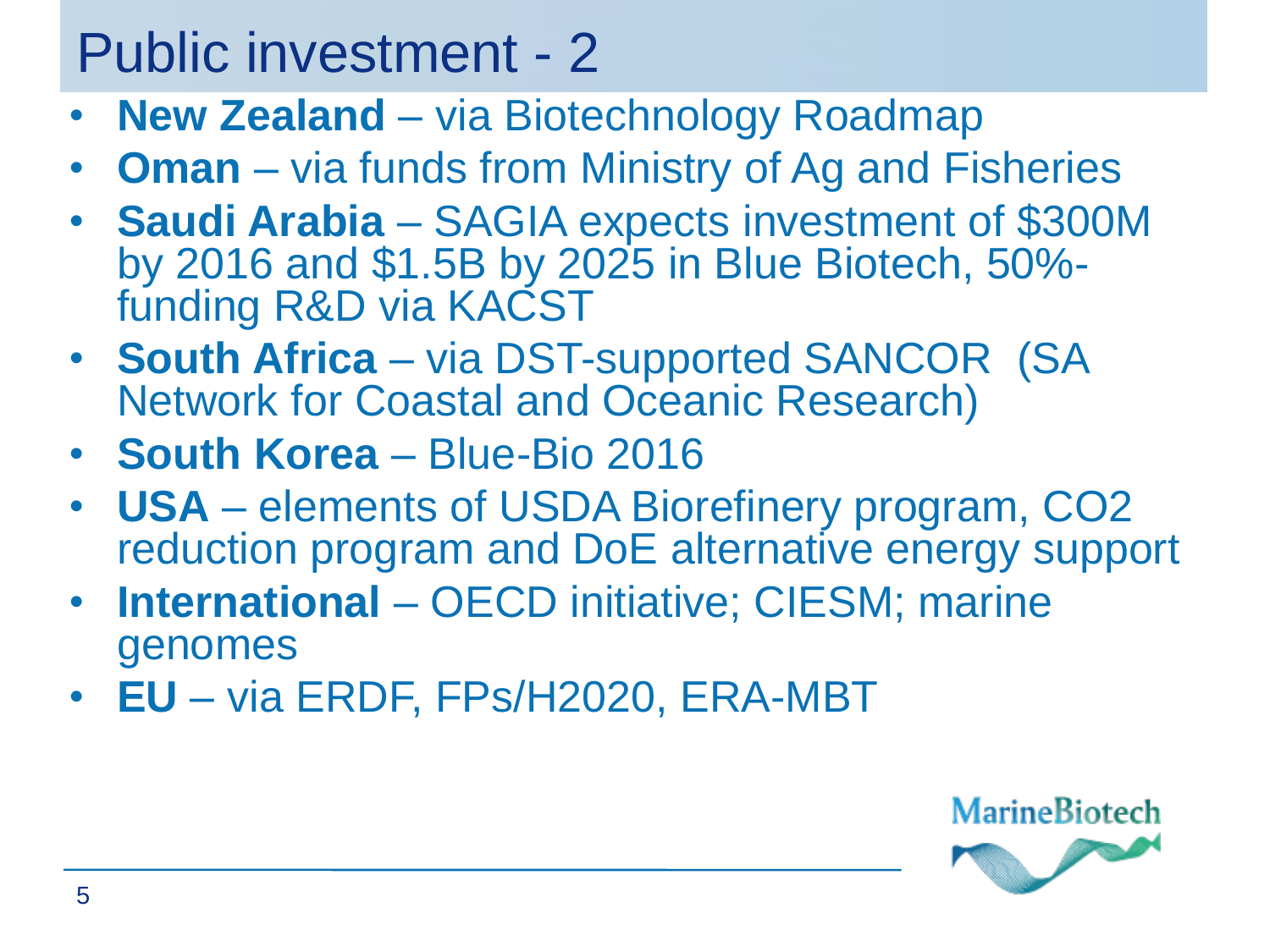# Public investment - 3

- EU
	- ERA-MBT: 19 partners, **€2M EU, ?€25M+ national funding**
	- ERDF projects eg EnAlgae c. €6M
	- FP7 projects eg FUEL4ME, DEMA, FP7 ALGAE Cluster, PharmaSea, MaCuMBA, MG4U, MicroB3, MIRACLES, BIOFAT …. FP7 **>€130MEU contribution**
	- Infrastructure projects EMBRC, ASSEMBLE, MIRRI …

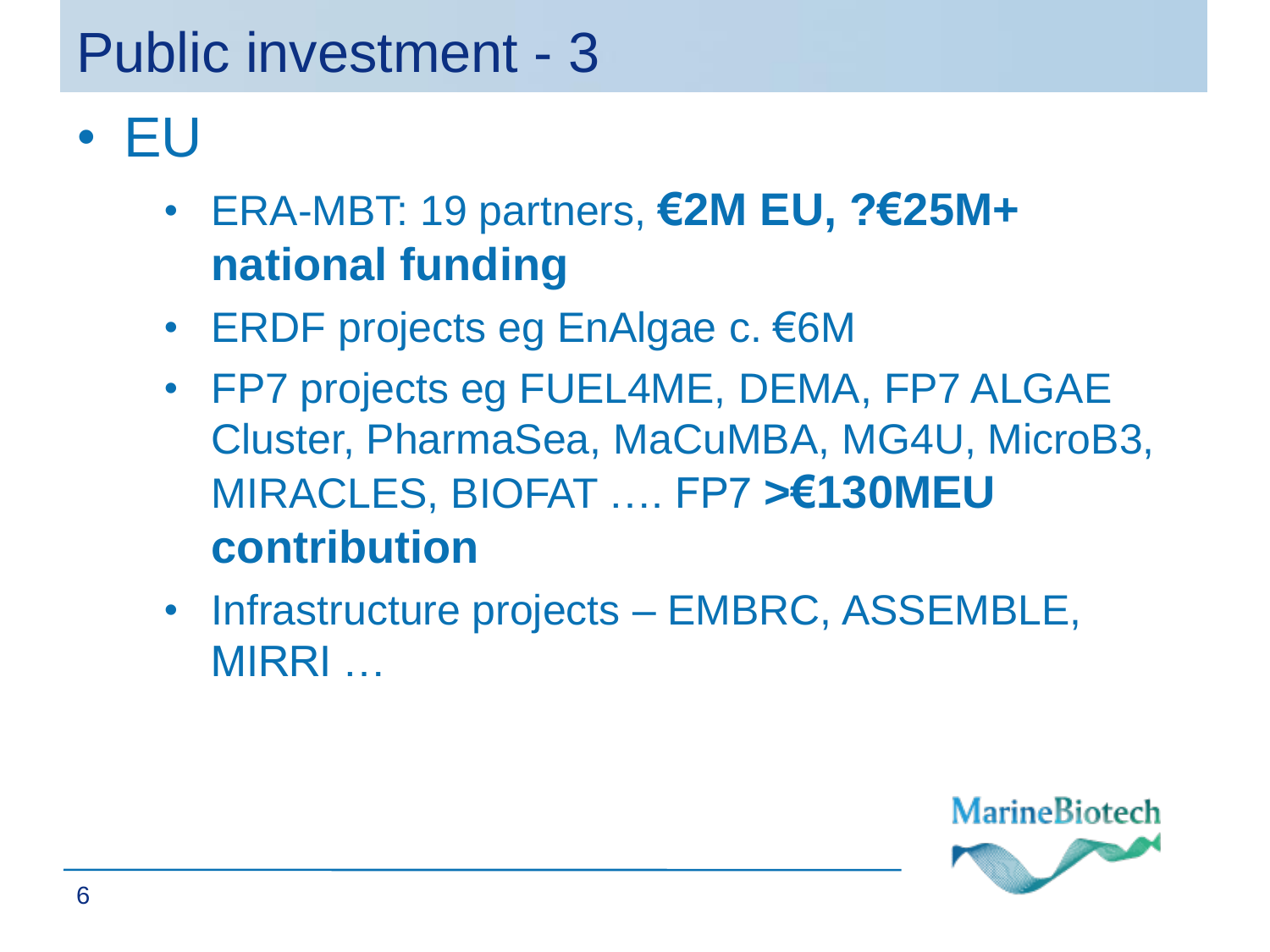#### Private investment

- Marine Pole FR estimates that further investment of €650M has followed from initial cluster support, of which about €140M relates to marine bioresources business
- Sector-specific funds don't exist but may be eligible as part of biotechnology, 'green', environmental, new energy or biosciencefocused funds:
	- o Why can't we set one up??
- Most exploitations follow usual SME route of personal funds → angels/seedcapital/grants →  $VC \rightarrow Series A/B/C \rightarrow IPO/trade sale$

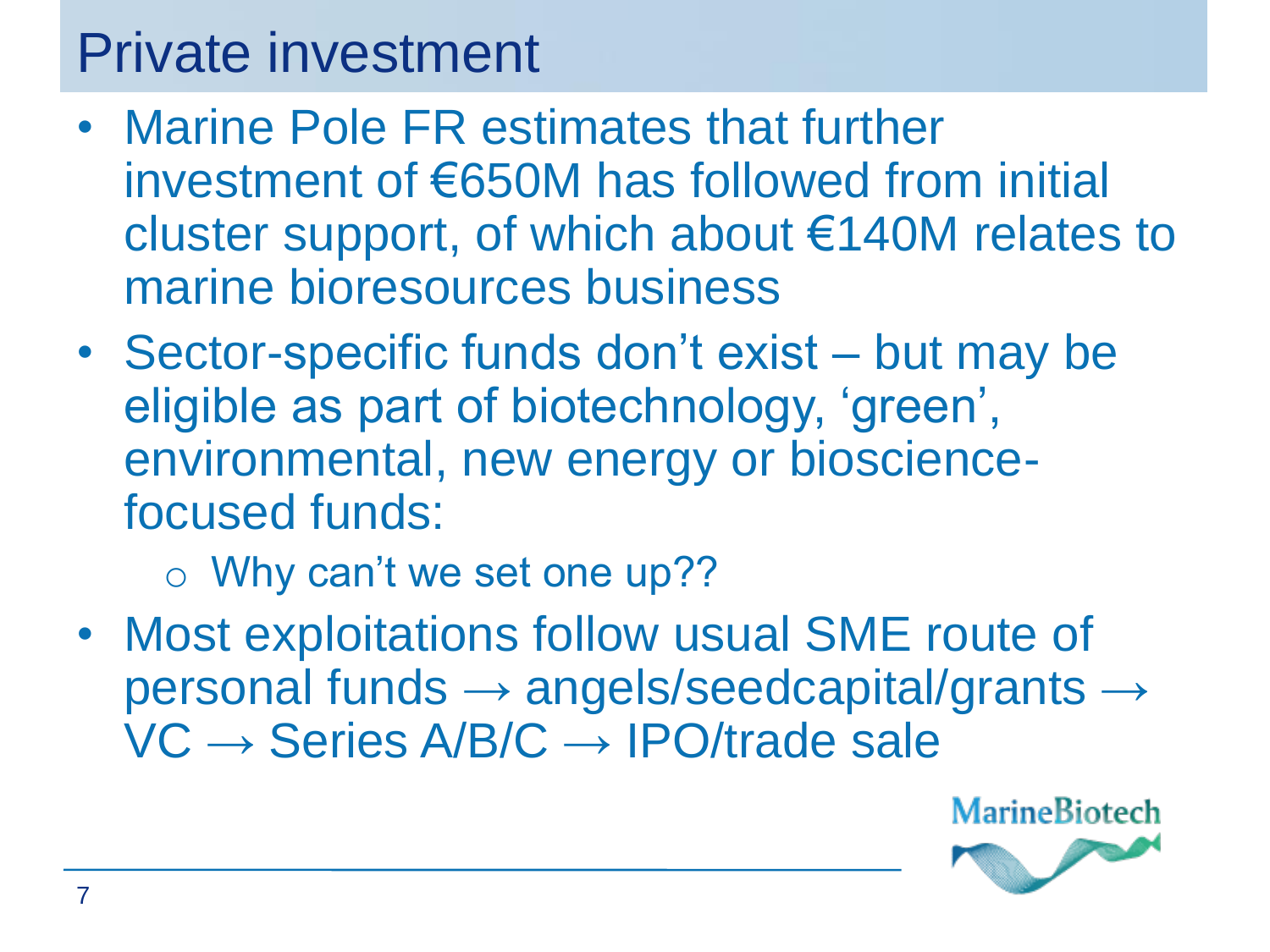## Streams for Marine Biotechnology

- Bioprospecting and novel bioactives
- Functional food and cosmetic ingredients
- Novel enzymes for industrial and process use
- Algal technologies for biofuels
- Valorising fisheries and aquaculture by-products
- Biorefineries
- Molecular aquaculture
- Environmental blue biotech

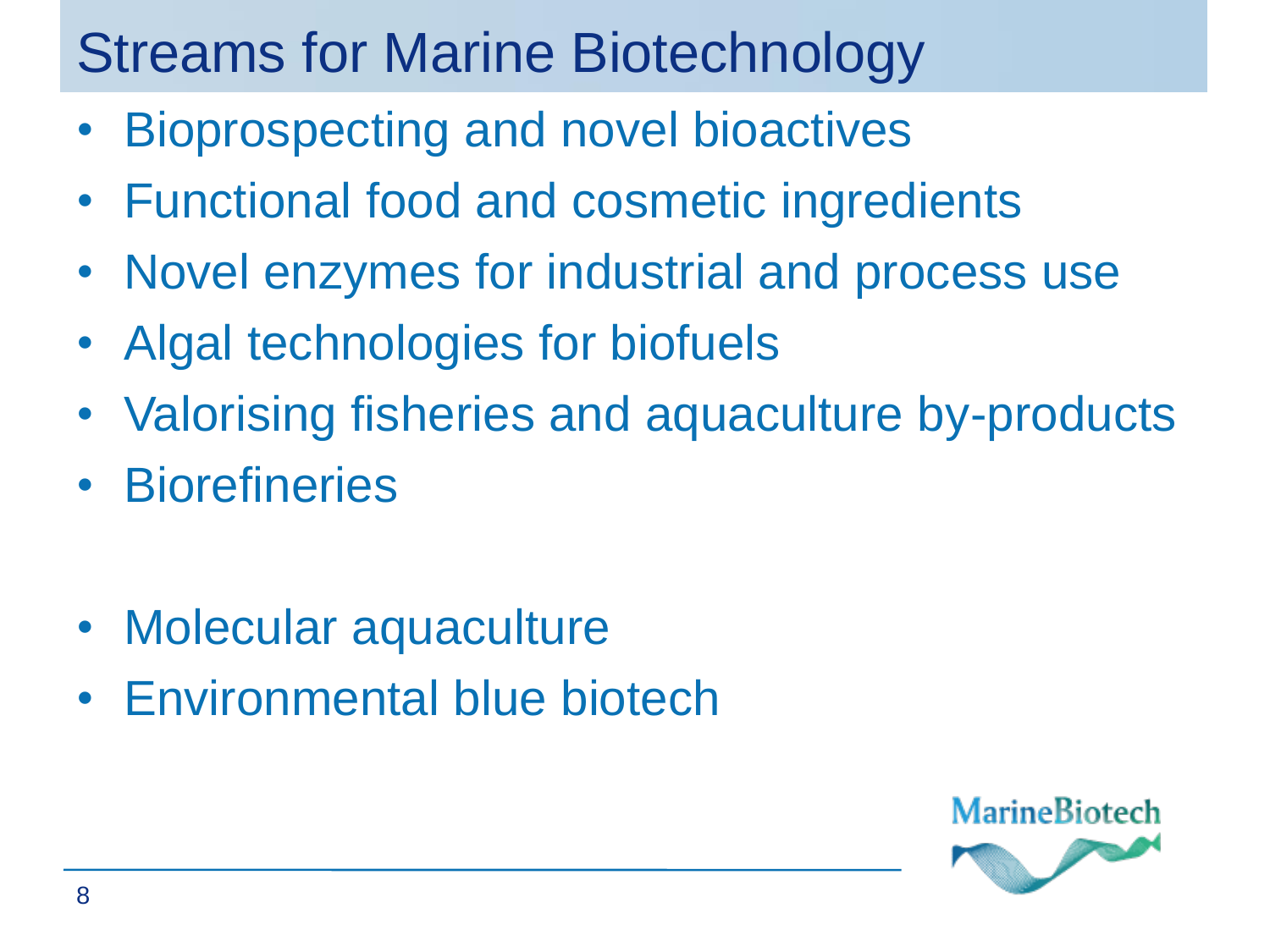## Bioprospecting and novel bioactives

- SMEs mainly invested in by founders, with seed capital and some institutional investment
	- o Aquapharm; BioAlvo; Nereus cash-burn victims
		- Aquapharm 2005 c. €2M, 2007 Series B c. €5M, 2010 Series C c. €6M
	- o Sealife Pharma 2008 pre-seed funding Accent Niederösterreich, aws; 2011 seed funding €2M from tecnet equity, PP-Capital
- Some major company activity eg Zeltia invests >€500M in PharmaMar R&D
- Academics and consortium projects mainly publicly-funded
	- o EU-funded eg PharmaSea
	- o Seek licensing deals with pharma companies
	- o Benthic Labs, student start-up 2014 from UCCork for hagfish slime, gains \$30,000 seedfunding from SOSVentures
- SMEs on whole also hope for licensing-out or trade sale
- EU funding Innovative marine biodiscovery pipelines for novel industrial products – max €305M

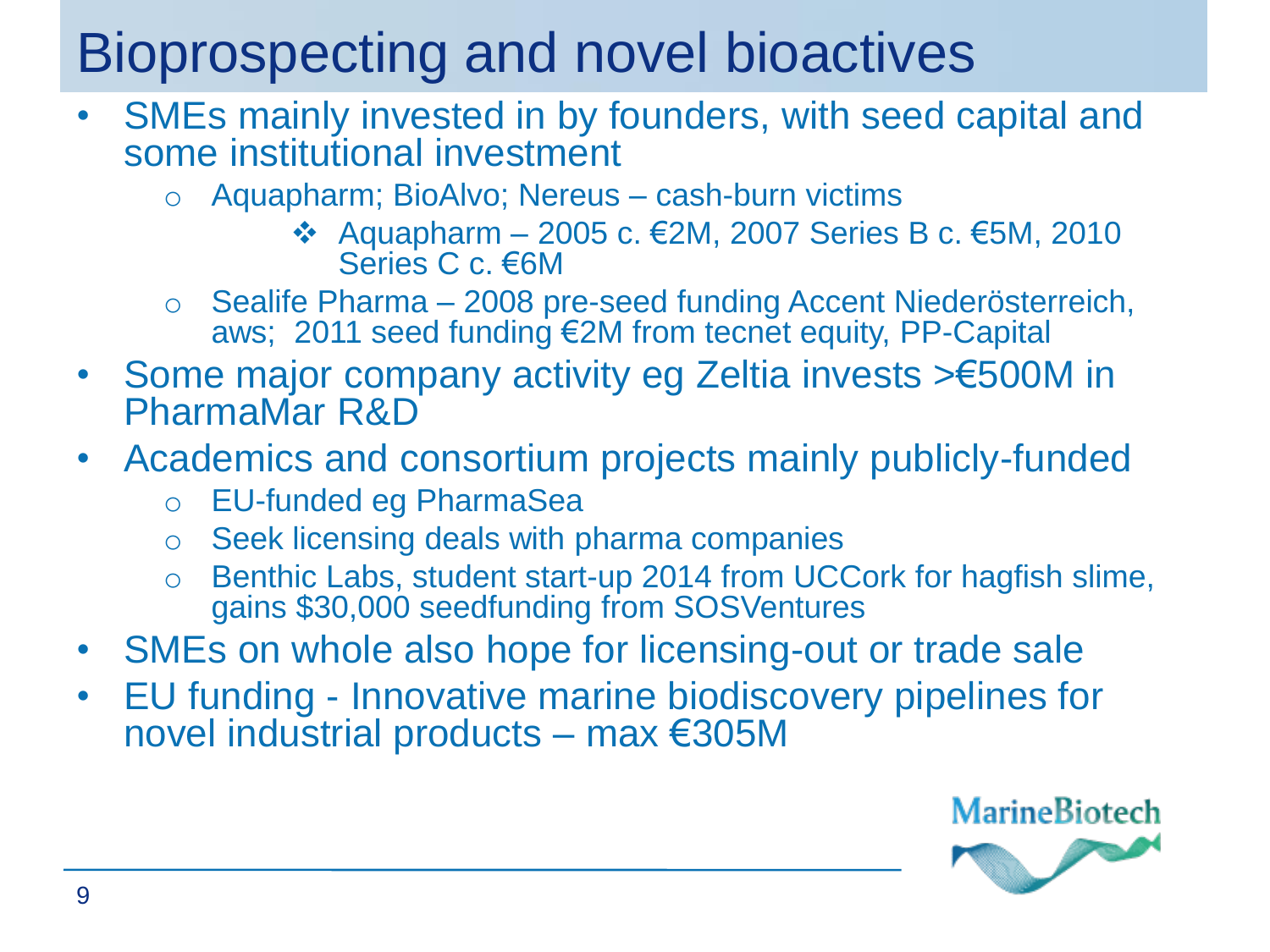## Functional food and cosmetic ingredients

- Various size companies, some large eg L'Oreal, Sederma, some small eg Fermentalg
	- o Fermentalg founded 2009
	- o Oils and proteins from algae
	- o Seed funding 2009 €2.9M, 4 co-investors
	- o Series B 2011 €5.3M, 3 co-investors
	- o Series C 2013 €12M, 6 co-investors
	- o IPO 2014 Paris EuroNext, €40M inc €12M from existing investors
	- o From early stage, involvement of Picoty energy + various funds
- Algae.Tec Australia A\$100M for algal proteins and oils facility at Shoalhaven NSW
- Jan 2013 Algae Health Ireland founded with €1M from AIB Seed Fund, Western Investment Fund – astaxanthins and other bioactives
- South Australia-China marine biotech forum 2012 & 2013 A\$22M investment by QingDao company

**MarineBiotech** 

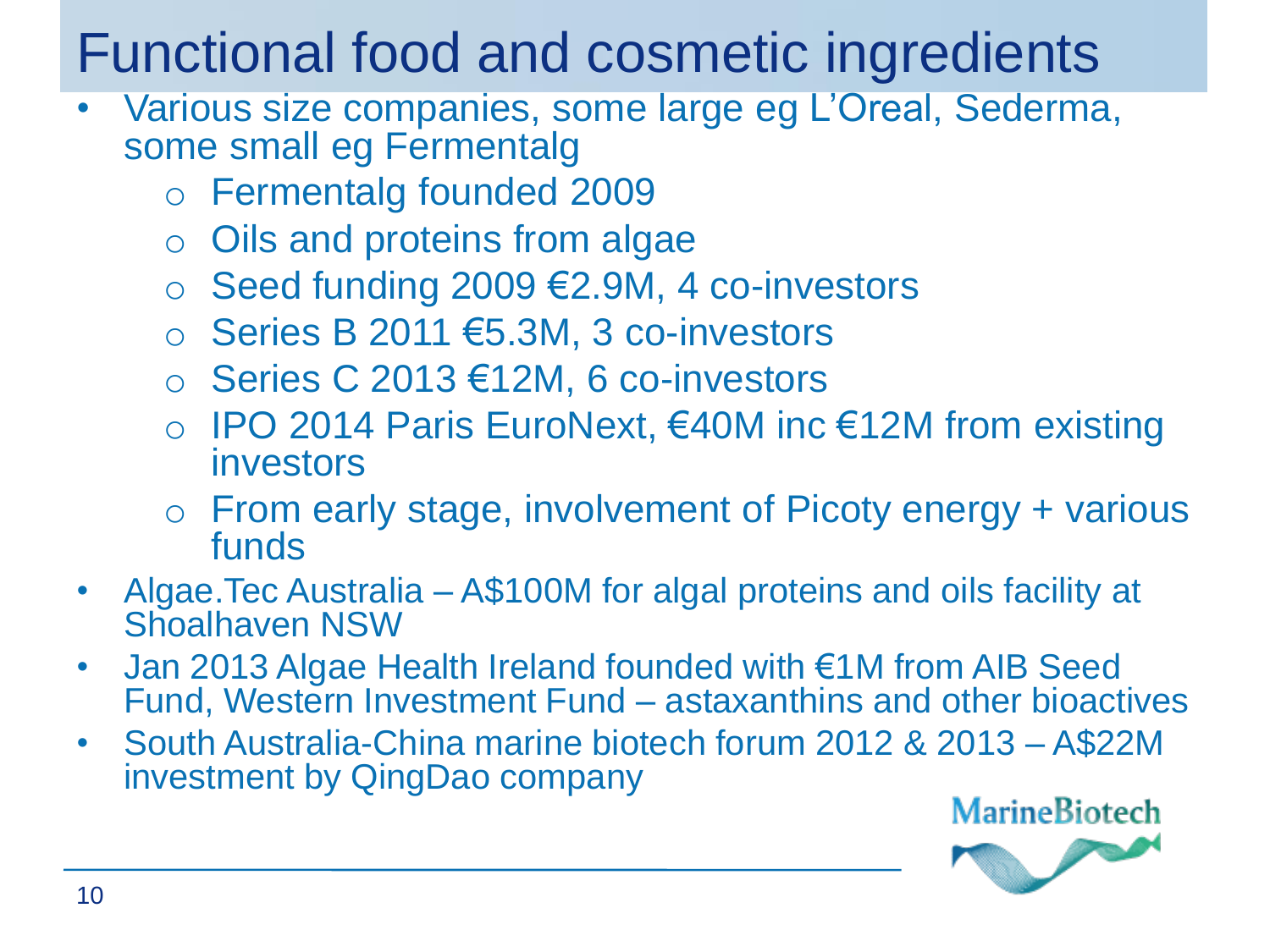Novel enzymes for industrial and process use

- Many enzymes already derived from marine or extremophile sources
- Very few companies focusing solely on marine-origin enzymes – exceptions Barentzymes, ArcticZyme
- Aqua Bio Technology has protease-protein mixes from salmon eggs for dermocosmetic use
- SME intermediates may include extremophileenzymes in their 'mix' eg Ingenza
- Some public funding eg Innovate UK-Innovasjons Norge, RCN (NorZyme)
- New enzymes may well be needed for biorefinery processes

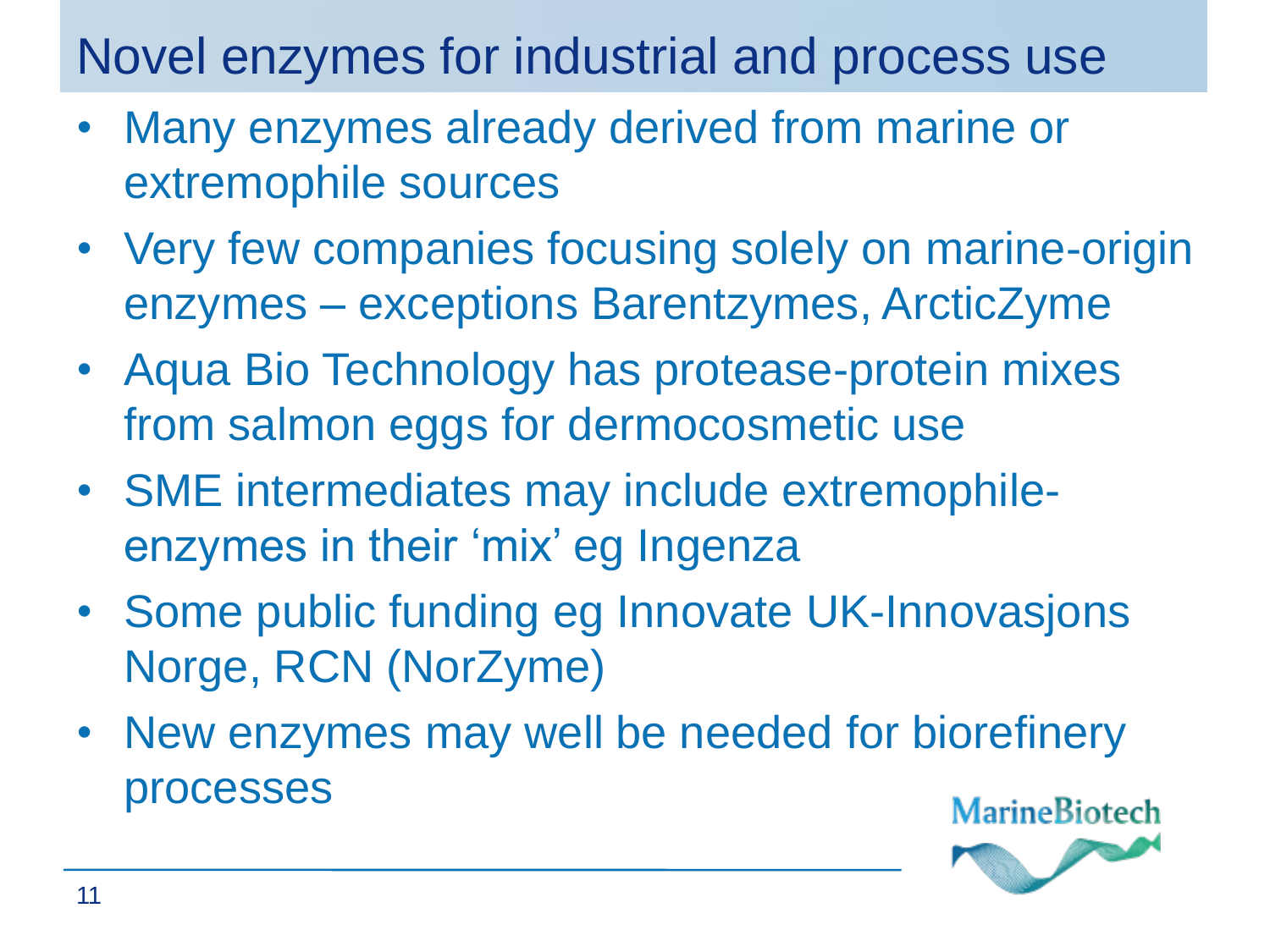#### Algal technologies for biofuels

- Since 2006, "billions of dollars"
	- Algenol Biofuels \$190M
	- Sapphire Energy \$350M in; \$30M invested in New Mexico facility
	- BioProcess Algae \$135M in; \$50M invested in New Mexico facility
	- Cellana \$20M for Kona facility (biorefinery)
	- Phycal 2008 founded with \$3M; 2013-2014 funded by Innovative Concepts for Beneficial CO<sub>2</sub> Use program, for \$65M biorefinery in Hawaii
- Value of algae as components 2 x value as biofuel *(H Vieira)*

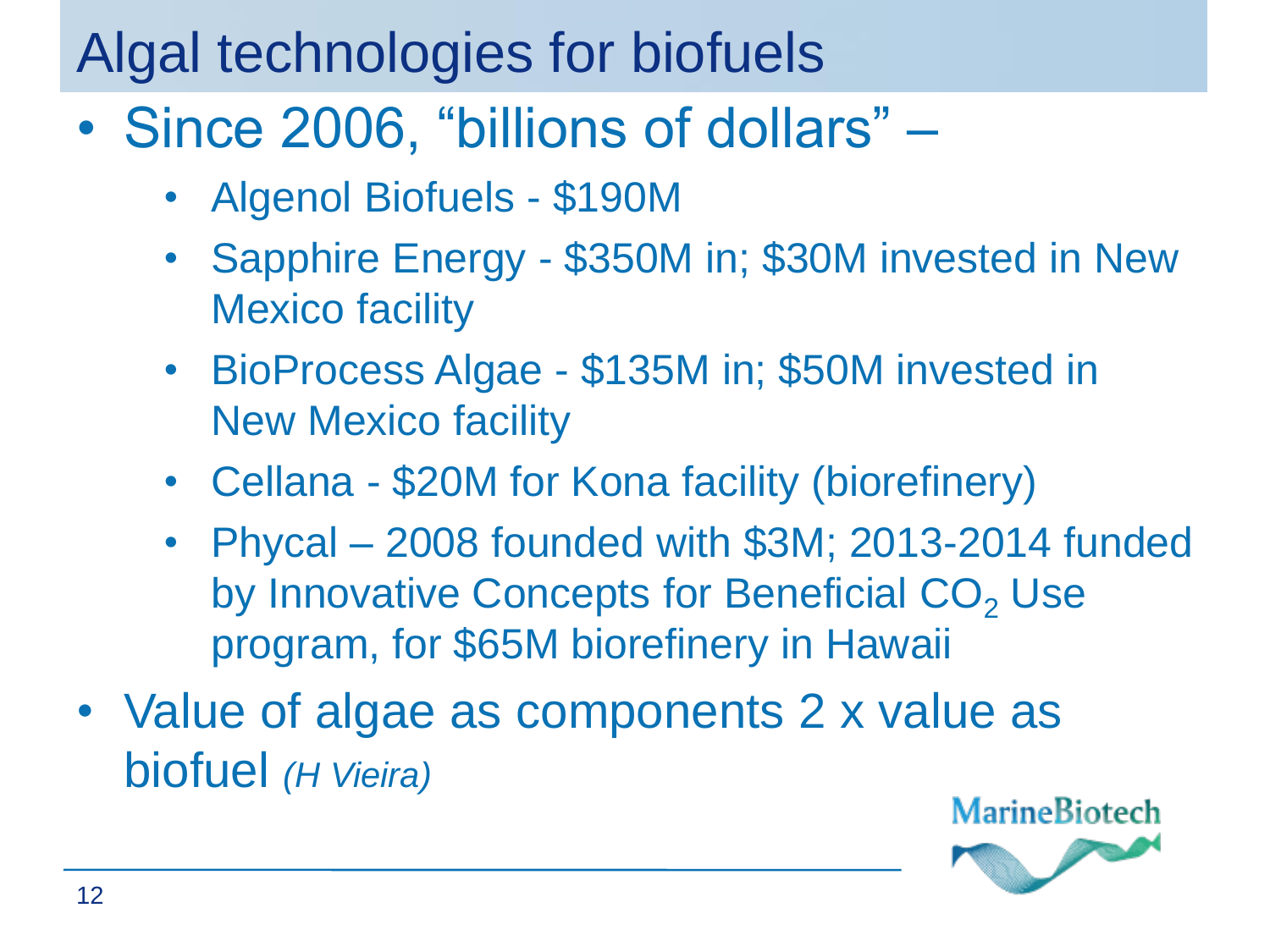Valorising fisheries and aquaculture by-products

- EU legislation changes will force new approaches to by-catch and discards
- Ensiling, fertilizer, soil conditioner, artificial reef deposits no longer the only processes for aquaculture/fish processing wastes
- Tech Transfer and KT from increasing biorefinery developments will aid processing of 'wastes'

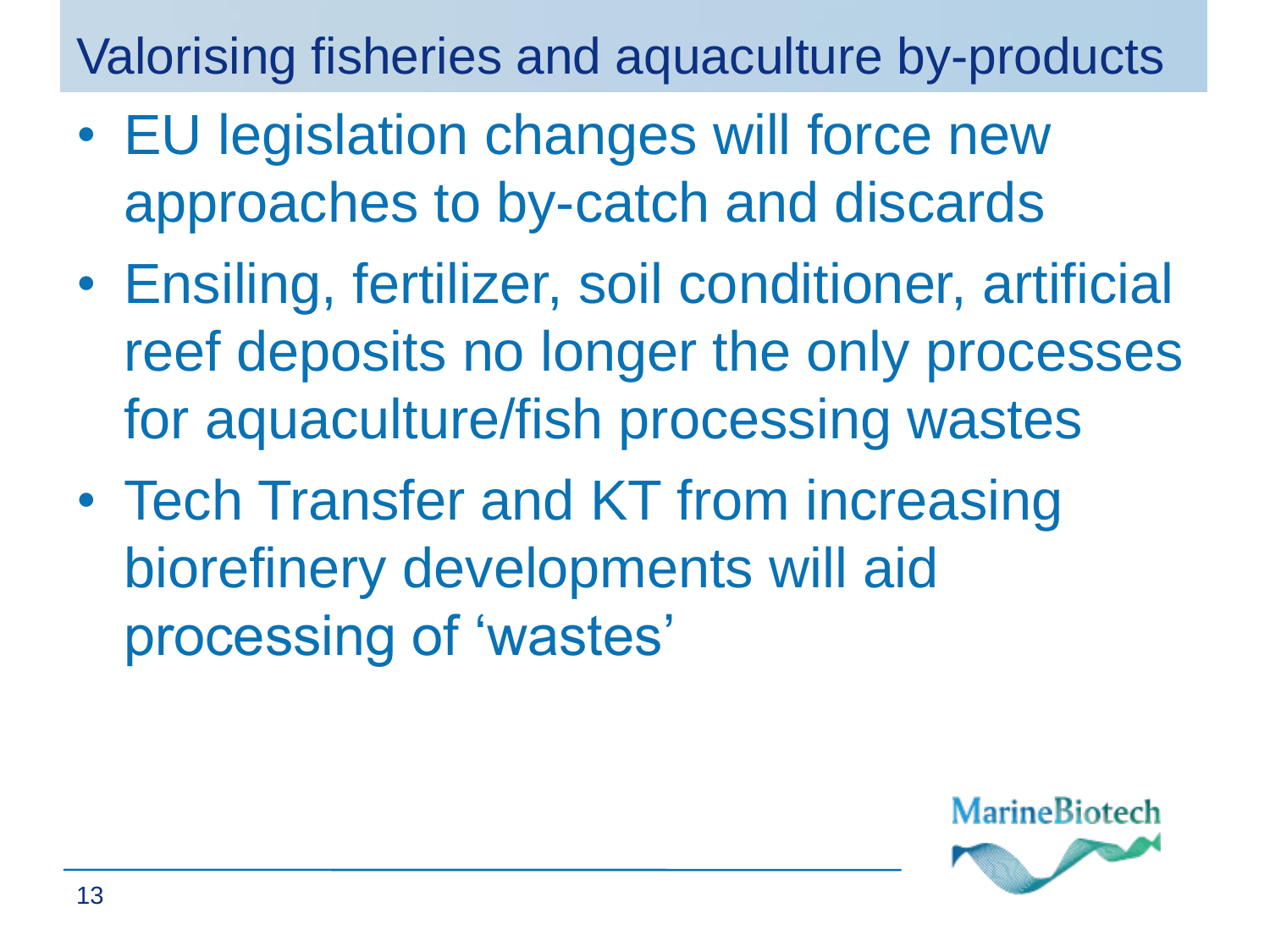## **Biorefineries**

- A lead-on from algae for biofuels & byproduct valorisation
- Strategy for split-outflows
- For algae, founded on  $CO_2$ -recycling and water-improvement.
- US Biorefinery Assistance Program (Sapphire Energy 454M)
- EU funding FP7 MIRACLES, BIOFAT, Allgas, InteSusAl, The MicroAlgae Biorefinery - €36M of total €53M